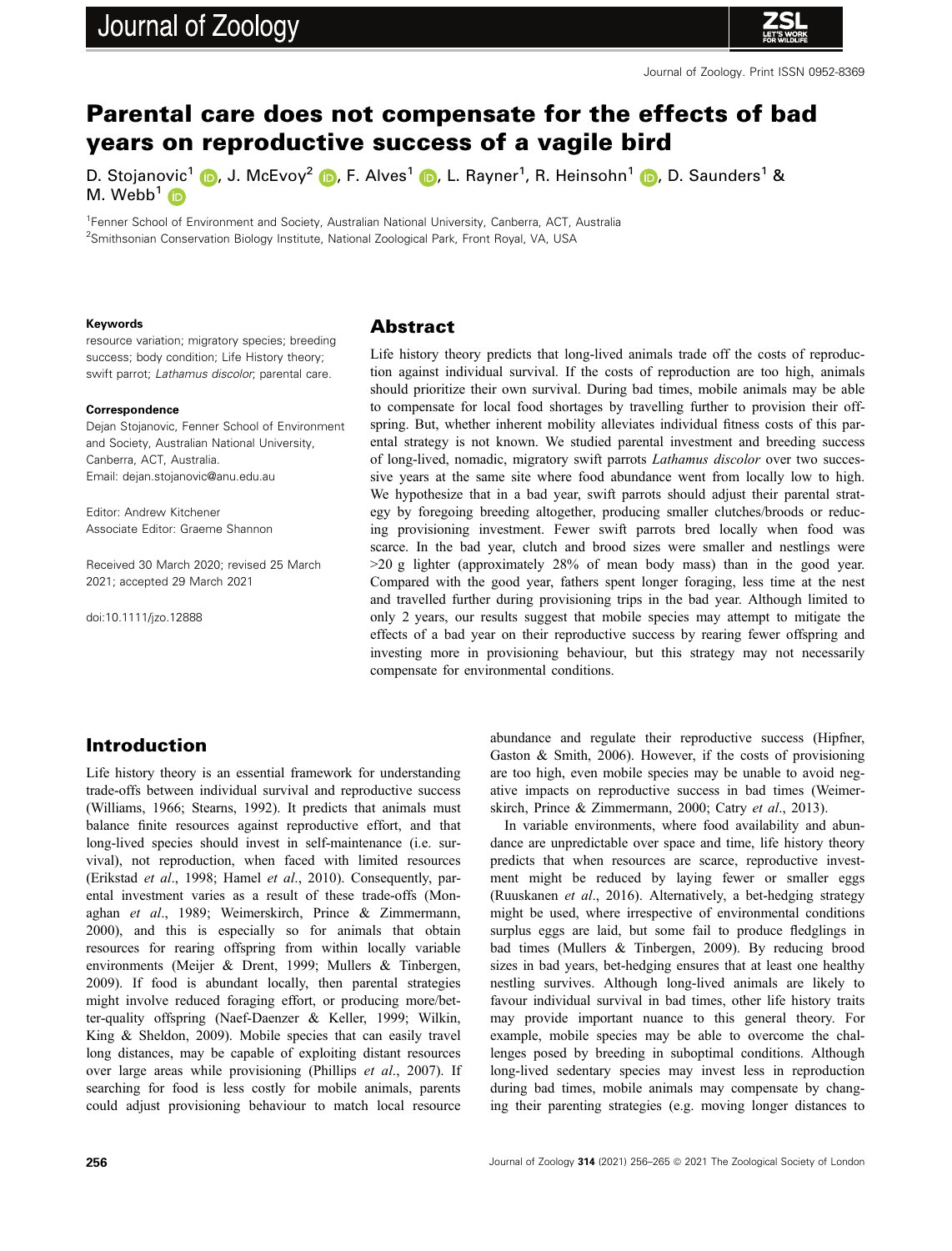find resources) at relatively low cost to their own survival. Understanding the interactions between resource limitation and mobility in bad times may provide an important nuance to life history theory in increasingly unpredictable environments.

In this study, we consider the case of a long-lived (generation time 4–6 years, Heinsohn et al., 2015), income breeding, altricial migratory nomad, the swift parrot Lathamus discolor. This species is critically endangered, and survives as a single panmictic population (Stojanovic et al., 2018b) of potentially fewer than 300 individuals (Olah et al., 2020). Swift parrots settle wherever their primary food source (nectar from blue gum Eucalyptus globulus and black gum E. ovata) is most abundant within a large potential breeding range but nesting opportunities are limited by the configuration of food relative to nesting habitat (i.e. mature forest with cavity-bearing trees) (Webb et al., 2014; Webb et al., 2017). Whether flowering occurs near or far from mature, cavity-bearing forest may have important consequences for the cost of nestling provisioning in swift parrots (Webb et al., 2017). Furthermore, nectar volume and concentration can vary among individual Eucalyptus trees (Law & Chidel, 2008; Law & Chidel, 2009), so that food resource quality may be heterogeneous even within an area of flowering forest. On average, swift parrot nestlings experience low variation in their body condition before fledging irrespective of where nesting occurs because they breed where food is abundant and close to suitable nesting sites (Stojanovic et al., 2015). In years with high food abundance (good years), swift parrots can rear up to five healthy offspring (Stojanovic et al., 2018a), but how years with scarce food (bad years) change these reproductive parameters is unknown. It is likely that in bad years, the 'least bad' site may be the only option available for settlement (Webb et al., 2017). These traits of swift parrots (long-lived, mobile, dependent on unpredictable food, relatively large broods) provide a good opportunity to test whether predictions from life history theory are true for mobile species, assuming the cost of longer provisioning trips is lower than for sedentary species. If the ability of swift parrots to fly long distances means that they invest more in reproductive success in bad times, the theory that reproductive and parental investment is reduced during bad times might apply better to less mobile species.

We studied breeding success and provisioning effort of swift parrots over two successive years at a site where food abundance went from locally low to high. Based on predictions from life history theory, we hypothesized that in a bad year, swift parrots should adjust their parental strategies by one of the following mechanisms: (1) foregoing breeding altogether, (2) lowering their reproductive output (smaller clutches, brood reduction) or (3) rearing normal-sized broods but increasing the number, distance or duration of provisioning trips. We expected that when food was scarce, fewer swift parrots would breed, and if they attempted to nest, provisioning trips would be more frequent/longer, but nest productivity would be low. If more investment in provisioning by parents compensates for bad local conditions, we expect that nestlings reared in the bad year should be of similar body condition to those in the good year. We test these predictions using data on clutch and brood size, nestling condition and telemetry of provisioning swift parrot fathers.

## Materials and methods

#### Study area and species

The study took place in a  $12 \text{ km}^2$  area of north Bruny Island (Lat: 43°9', Long: 147°18'), Tasmania, Australia between September and January of 2015 and 2016. Bruny Island is an important breeding area for swift parrots because it is free of an introduced predator that can severely reduce their nest survival on mainland Tasmania (Stojanovic et al., 2014). The study area receives an average of 396–587 mm of rainfall per year, and maximum mean temperature over the study was 23.6°C. Weather conditions were similar in both years of the study. The study site is a dry, grassy forest with blue gum and white peppermint *E. pulchella* as the dominant canopy species. Within 5 km of the study area, only 48% of the land area is forested, with the remainder comprising cleared agricultural land and scattered rural dwellings. The site is an important swift parrot breeding area, and nesting cavities have been recorded throughout the study site since 2005 and 83% of these nests were reoccupied in 2016 (Stojanovic et al., 2018a). In addition, we deployed artificial nests at the site (Stojanovic et al., 2019; Stojanovic et al., 2020b). Swift parrots are social and nests at the study site were clustered within relatively small areas (some trees had two nests). Swift parrots (when not subject to predation) have a mean clutch size of 3.8 eggs which in turn produce a mean of 3.2 fledglings per nest (Stojanovic et al., 2015). The nestling period is 60 days from the laying of the first egg to the first fledging, and at our island study area, survival of nests is very high (Stojanovic et al., 2014). Swift parrot mothers undertake all incubation (approximately 25 days) and brooding of nestlings and are fed by their mate (fathers do not brood or incubate), but brooding ceases when the eldest chick is about a fortnight old (Stojanovic, D., unpublished data). After this point, mothers contribute to nestling provisioning for about a week, but fathers assume most (and sometimes all) provisioning responsibilities in the last week before fledging (Stojanovic, D., unpublished data). In total, the nestling period is approximately 35 days. Swift parrots engage in extra-pair paternity (Heinsohn et al., 2019), but there is no evidence to suggest that extra-pair fathers provision their offspring.

#### Food abundance

We quantified food abundance in 2015 and 2016. When food was abundant, we considered it a good year, and when it was scarce, we considered it bad. Although other unmeasured factors may also affect swift parrots each year, but for the purposes of our question we consider food abundance was a suitable metric for understanding parental strategies and investment. Quantification of food abundance in 2016 is described in detail elsewhere (Stojanovic et al., 2018a), but briefly, at 989 sites across the study area (and the broader Tasmanian range of the swift parrot), we undertook surveys of flower bud abundance, and categorized sites on a scale of 0 to 4, where  $0 =$  no buds,  $1 =$  light (<25% of the tree crown budded),  $2 =$  moderate (25–50% of the crown budded),  $3 =$  heavy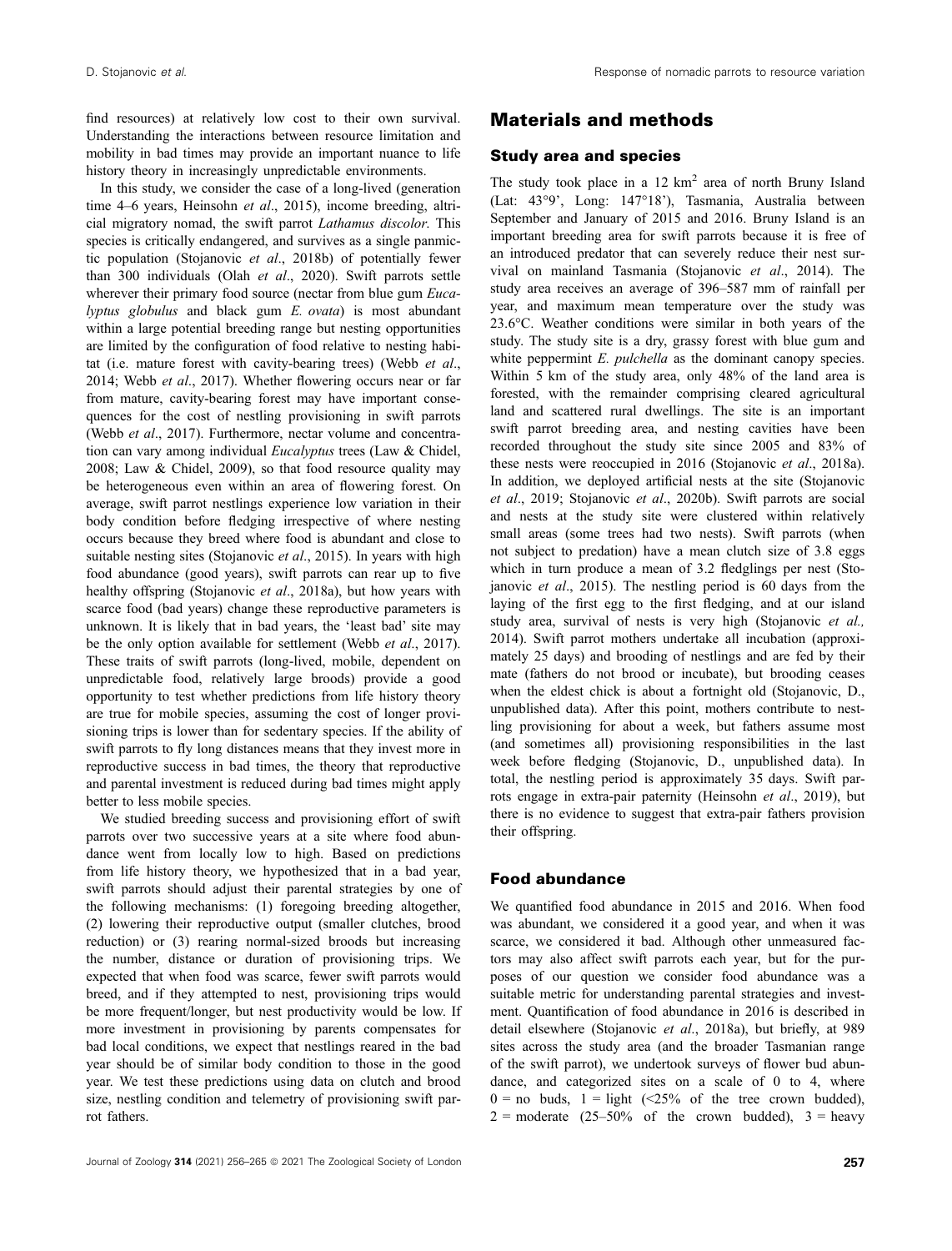$(50-75\%$  of the crown budded) and  $4 =$  very heavy bud cover (>75% of the crown budded). We then interpolated these bud scores over the study area following the method described by (Webb et al., 2017) to provide an estimated bud abundance at nearby unsurveyed areas. We identified the availability of future flowering both within the study area and more broadly across the entire potential breeding distribution of the species using these interpolated bud counts. The resulting estimates of food abundance were coarse and are indicative of large-scale patterns of food abundance. There was a mast flowering event in 2016 and most trees on the study site flowered, producing very high food abundance throughout the area over the duration of the breeding season.

In 2015, flowering by E. globulus was minimal (scattered flowering of <50 trees at low elevations in agricultural fields). Because of this stark contrast in food availability between years, the broad-scale resolution of food abundance estimates we used in 2016 would likely have missed the scattered individual flowering trees in 2015 because many occurred away from established monitoring sites. To improve the accuracy of our estimate of this low food abundance, we quantified food abundance in 2015 by using extensive on-ground searches to identify scattered flowering trees and record their phenology early (late November/early December 2015) and late (January 2016) in the 2015 breeding season. We used data from GPS-tracked provisioning male swift parrots to estimate an ecologically relevant spatial scale at which to survey food availability. Based on the telemetry results (Table 1), we used a 5 km radius around the study site because this captured the movements of all of the tracked individuals in 2015, with the exception of one bird. Within 5 km of the study site, we recorded tree flowering intensity at: (1) 100 randomly distributed survey points within contiguous forest patches, (2) incidental tree flowering during swift parrot nest searches and (3) all individual relict trees in fields and forest fragments. We scored flowering intensity using the same approach used for interpolating bud counts in 2016 (above). Eucalyptus spp. have variable flowering duration (Davis, Major

& Taylor, 2015), so we recorded the GPS coordinates of each flowering tree to reassess flowering intensity at the same trees late in the season. We also scored flowering intensity at new flowering trees located during late season visits. We compared flowering scores for all individual trees in the early and late 2015 season with a paired  $t$ -test.

#### Parrot reproductive parameters

In 2015 and 2016, we estimated the abundance of breeding swift parrots by systematically surveying 47 known historical nests in natural tree cavities from the ground by looking for parrot nesting behaviour. We climbed 92 confirmed active nests (including 30 artificial nests) during the incubation and nestling phases. We recorded clutch size, the number of nestlings that survived to fledge and the fledging date of the first hatched nestling. All nestlings detected were weighed and measured (wing chord to the nearest mm, mass to 0.1 g), and nests were climbed within a week of fledging to detect nestling mortality (nestlings that survive to this stage very rarely die before fledging, Stojanovic, D., unpublished data). We measured nestlings when they were all at least 10 days old and handled them only once (thus providing only a snapshot of body condition on the day we handled them). We avoided measuring nestlings which had wing chords >100 mm because from this age onward, they are capable of fledging. We estimated the age and hatch order of nestlings using their wing chord and models of nestling growth (Stojanovic et al., 2015). Only 72 nestlings fledged in 2015, compared to 217 fledglings in 2016, and we collected morphological data from all of them.

#### Parrot movements

In the fortnight before fledging, swift parrot mothers usually stop provisioning their broods, leaving fathers to provision until fledging. Thus, we focussed on fathers to exploit the widest possible time window for telemetry during the late

Table 1 Summary of tracking data from individual swift parrots captured in 2015 and 2016. 'No. of fixes' shows the total number of valid GPS locations collected for each bird

| ID        | Year | Tracking period<br>(days) | No. of<br>fixes | % Expected<br>fixes | Mean speed<br>(km/hr) | Cumulative distance<br>(km) | Max displacement<br>(km) |
|-----------|------|---------------------------|-----------------|---------------------|-----------------------|-----------------------------|--------------------------|
|           |      |                           |                 |                     |                       |                             |                          |
| Tag07     | 2015 | 0.8                       | 370             | 39                  | 0.32                  | 11.18                       | 3.06                     |
| Tag08     | 2015 | 2.2                       | 187             | 58.9                | 0.29                  | 49.4                        | 3.17                     |
| Tag09     | 2015 | 1.9                       | 36              | 12.6                | 0.14                  | 1.79                        | 3.96                     |
| Tag10     | 2015 | 0.8                       | 439             | 45.1                | 0.06                  | 2.58                        | 1.36                     |
| Tag14     | 2015 | 1.9                       | 177             | 62.8                | 0.21                  | 35.71                       | 2.23                     |
| Tag30     | 2015 | 1.8                       | 141             | 54.9                | 0.32                  | 41.87                       | 9.67                     |
| Tag80     | 2016 | 1.9                       | 161             | 57.5                | 0.1                   | 15.74                       | 2.09                     |
| Tag81     | 2016 | 0.8                       | 17              | 14.2                | 0.12                  | 0.37                        | 0.75                     |
| Tag90     | 2016 | 1.2                       | 100             | 56.2                | 0.09                  | 7.93                        | 0.96                     |
| Mean      |      | 1.35                      |                 | 44.31               | 0.21                  | 17.00                       | 3.11                     |
| <b>SD</b> |      | 0.67                      |                 | 18.04               | 0.14                  | 18.36                       | 2.57                     |

'% Expected Fixes' reflects the proportion of the total expected GPS locations, based on the programed fix rate, which were actually achieved by the logger. 'Mean Speed' is calculated as distance moved per hour, averaged over the entire tracking period. 'Cumulative Distance' shows the total distance moved over the entire tracking period. 'Maximum Displacement' is the furthest distance moved from the nest.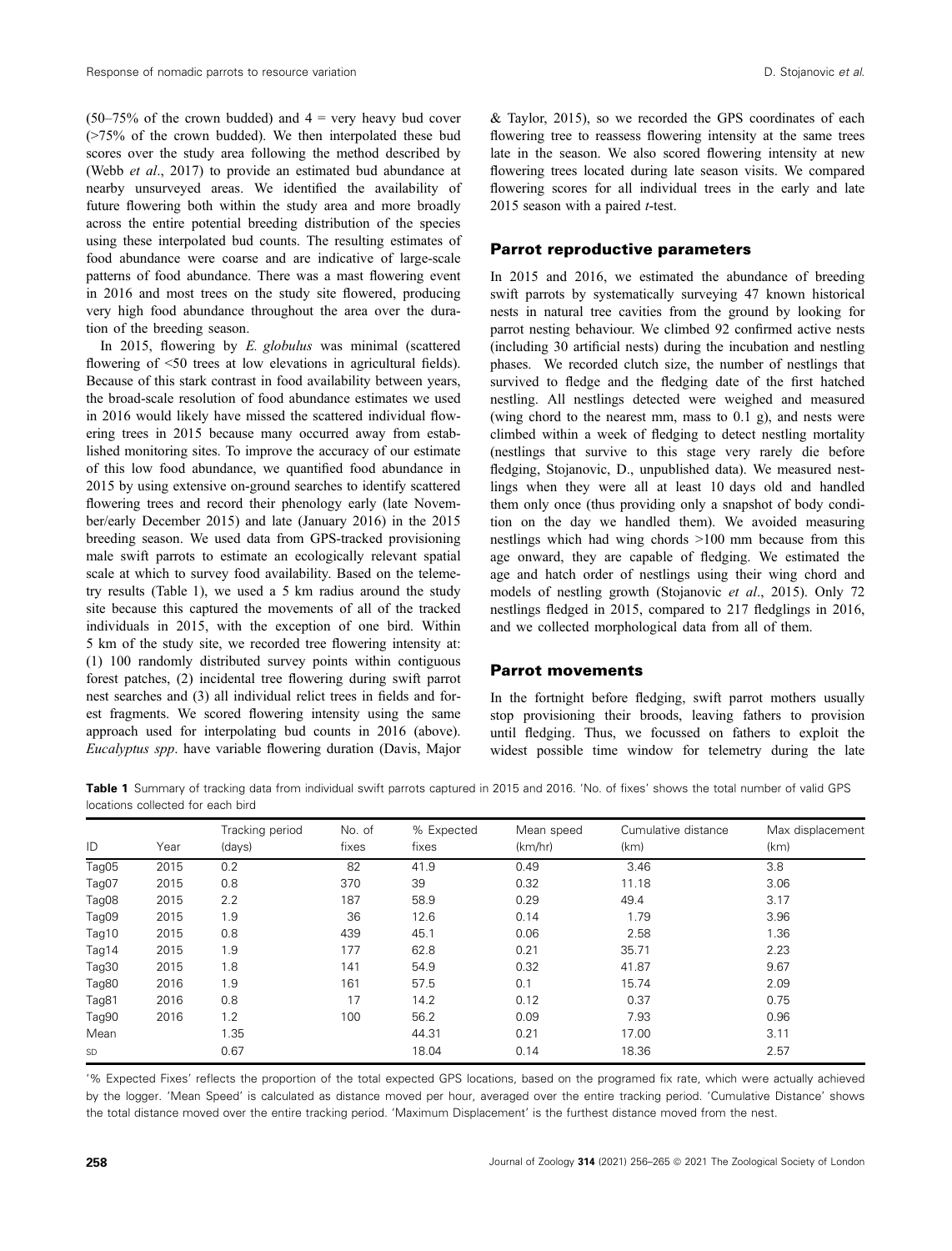nestling period. We tracked seven swift parrots in 2015 and three in 2016. We targeted male swift parrots when broods were 15–25 days old, which was the same period during which we measured nestlings. Males were captured at their nests, and we attached 1.8 g GIPSY4 GPS loggers (Technosmart, Guidonia, Italy) to their back feathers. Loggers were secured using three strips of Tesa® marine cloth tape (Tesa SE, Hamburg, Germany). Total package mass was  $\leq 2$  g, which was  $\leq 5\%$  of body mass for all the captured birds. We deployed loggers for up to 4 days before we recaptured birds and removed loggers to download the data. We lost four loggers when swift parrots plucked the feathers securing the logger. The first logger deployed was set to a schedule of one GPS fix (estimated accuracy <10 m) every three seconds as a trial, and thereafter, all loggers were set to operate between 0500 h and 2100 h (first and last light respectively) with one fix every 10 min. Based on evidence from motion-activated cameras, swift parrots provision their nests roughly every 3 h. Provisioning fathers are near their nests for about 20 min, including about 15 min of vigilance before entering the nest, and about 5 min to feed (DS unpublished data). Thus, it is unlikely that the fix schedule we used would underestimate the number of times a father returned to the nest.

A range of movement metrics was chosen to describe foraging behaviour and quantify paternal effort. We quantified distance between successive GPS fixes, distance flown from the nest and time spent foraging at a given site as measures of provisioning effort. We used the time taken for a father to revisit a given foraging site as an indication of the quality and abundance of food at a given site. We calculated the time a father spent at the nest and time between nest visits as a measure of investment in parental care.

We chose a radius of 30 m to represent a single foraging site (approximately the crown diameter of a tree where foraging might occur) and to account for potential error in the GPS data. To identify foraging sites, we excluded GPS data from a 30 m radius around the nest site of each bird (although parrots will forage within the nest tree, most of the at-nest behaviour of fathers is provisioning related, DS unpublished data). We drew a circle of radius 30 m around each GPS location and calculated the time spent inside that circle, the number of times that circle was visited and the time between visits to that circle. Brief excursions from a circle were ignored (e.g. a bird taking flight, circling and landing in the same tree). We derived the cumulative distance travelled and maximum displacement of each provisioning male parrot from GPS data, and calculated the per day values for cumulative distance and displacement. Step length for each bird was calculated from the distance moved between successive fixes. We calculated the mean value of step length for each year for all birds for each year. We calculated the straightline distance to the nest for each GPS fix for each bird (excluding a 30 m radius around the nest).

#### Analytical approach

We carried out all analyses in R (R Development Core Team, 2020), with data visualization using ggplot (Wickham, 2016), generalized linear mixed models implemented using the lmer

function in package lme4 (Bates et al., 2015). We estimated modelled means and confidence intervals using the emmeans function in package emmeans (Lenth, 2021). We used the function *check distribution* in the package performance (Lüdecke et al., 2020) to determine the model family that best fit the response variables. We provide code and summarized data as R Markdown script in Appendix S1.

#### Reproductive success

We looked for an effect of year on clutch size, brood size and fledging date. A normal distribution was the best fit for these three response variables, so we fitted linear models and compared the effects of year to a null model with a Chi-square test.

We then estimated the body condition of nestlings. First, wing length was used to estimate nestling age based on growth models; then, we calculated a body condition index as the difference between the nestling's body mass and mean population body mass of nestlings for that age (Stojanovic et al., 2015). A nestling with a body condition index value of zero is at average mass expected for that age, whereas positive and negative values reflect respectively heavier and lighter nestlings than average. This approach is useful for evaluating the quality of nestlings relative to intrinsic/extrinsic variables that might influence individuals and enables utilization of snapshot data by providing a way of estimating nestling age and correcting for it when assessing body mass (Stojanovic et al., 2015; Stojanovic et al., 2020a). We used the nestling body condition index as the response variable in generalized linear mixed models with a normal error distribution and fitted the following fixed effects: (1) sex, (2) hatch order, (3) brood size, (4) fledge date, (5) year and (6) year  $\times$  hatch order. We fitted a saturated model and then used automated backward selection to derive the most parsimonious model. We included nest ID as a random term to account for the inclusion of siblings in the data.

#### Spatial analysis

To compare these movement metrics across years, we used a series of generalized linear mixed models, with each movement metric as a response, year as a fixed effect and controlling for individual variation by including bird ID as a random effect. The distributions of values of movement metrics used as responses in these models were skewed towards lower values. In order to meet the assumption of normality, each response variable was log transformed before analysis. We compared models to a null using a Chi-square test.

We used the maximum and mean body condition of each brood of a father tracked in 2015 ( $n = 7$  broods) as response variables in linear models where we fitted the cumulative distance travelled and maximum displacement of each provisioning male parrots as fixed effects. We note that both the response and predictor variables in this analysis are snapshots (i.e. body condition on the day chicks were measured; provisioning behaviour on the day the father was tracked) but consider them useful indices for comparing these traits but caution they are not absolute measures. Our sample of tracked parrots in 2016 ( $n = 3$ ) was too small to use for this analysis.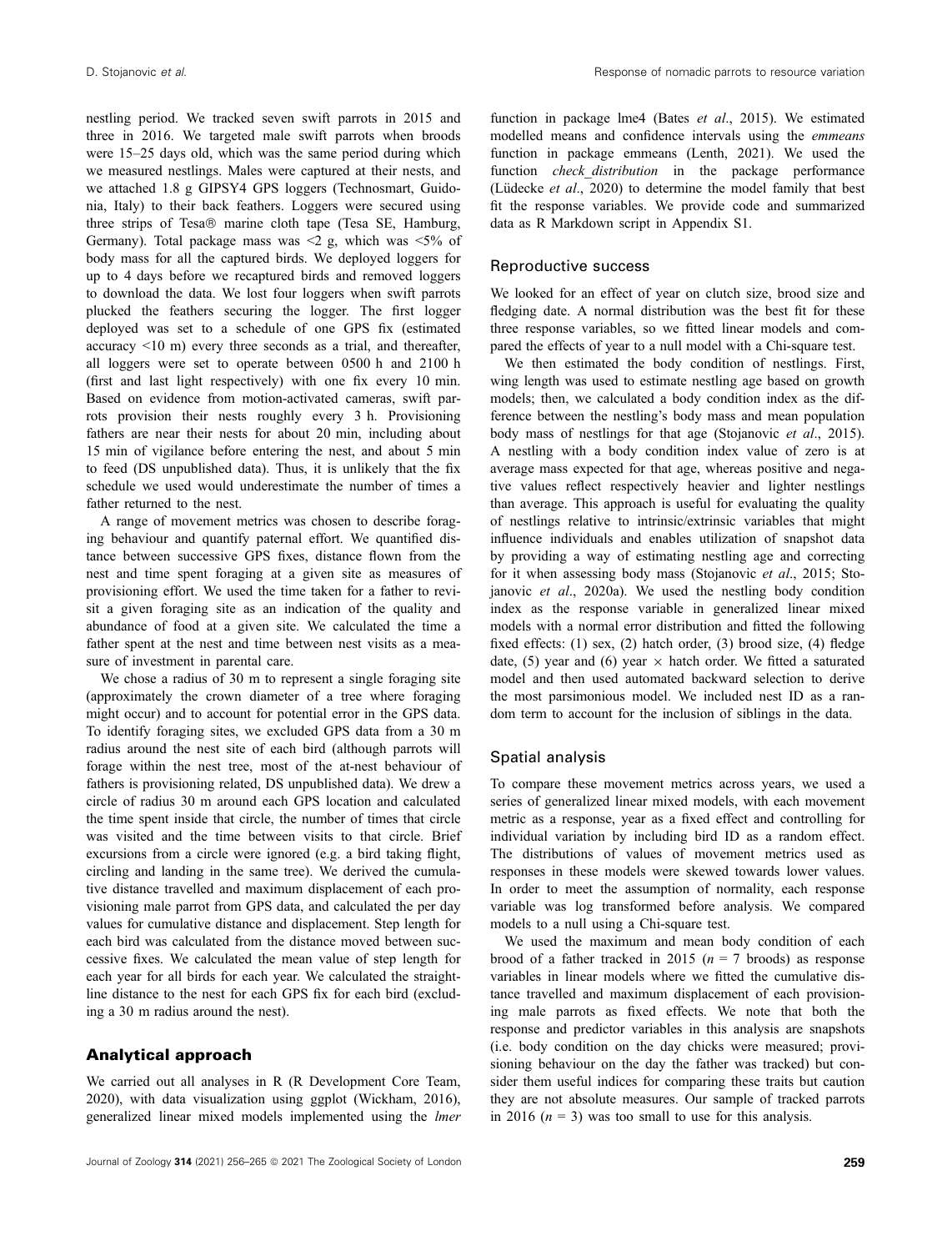## **Results**

Food availability in 2015 – We recorded 339 trees in flower early in the 2015 breeding season, but this declined to only 37 trees still flowering late in the season. Only blue gums flowered and most abundantly in fragmented forest, or scattered throughout contiguous forest. Only  $3.8\%$  ( $n = 13$ ) of trees flowered continuously throughout the season, and 24 trees began flowering late in the season. This represented a significant reduction in individual tree flowering intensity from mean score of 1.58 early in the season to 0.04 late in the season  $(t = 39.476, d.f. = 337, P < 0.0001)$ . This contrasted strongly to the extremely abundant tree flowering across the study area in 2016, when a mast flowering occurred in blue gums (see Fig. 1 in Stojanovic et al., 2019). So many blue gums flowered over the study area in 2016 that food resources did not diminish as the breeding season progressed. This was because even though early flowering trees finished flowering at sea level approximately mid-season, this lost food source was replaced by the emergence of late flowering trees on higher slopes of the study area in the mid to late breeding season. Furthermore, most low elevation nests had fledged before the end of flowering in those areas during 2016 (see below).

#### Parrot reproductive parameters

Of the known historical natural tree cavity nests we checked, 25 (53%) in 2015 and 39 in 2016 (83%) were reoccupied. There was a significant difference in the mean clutch size between the two years (d.f. = 1,  $F = 12.685$ ,  $P < 0.001$ ), with a mean of 3.64 eggs (lci: 3.28, uci: 3.99) laid in 2015, compared to 4.37 eggs (lci: 4.16, uci: 4.59) in 2016. There was also a significant difference in the mean brood size between the two years (d.f. = 1,  $F = 8.74$ ,  $P = 0.004$ ), with a mean of 3.08 nestlings (lci: 2.60, uci: 3.56) per brood in 2015,



Figure 1 Estimated means from the best model of the swift parrot nestling body condition index (BCI) showing the effects of hatch order and year of birth. Whiskers show standard errors. The population mean of swift parrot nestlings is represented by a body condition index of zero. A negative value for body condition indicate individuals lighter than the population mean, whereas positive values are heavier than the mean.

compared to 3.91 nestlings (lci: 3.62, uci: 4.20) in 2016. We also found a significant difference in the mean fledge date between the two years (d.f. = 1,  $F = 7.87$ ,  $P = 0.006$ ). The mean fledging date in 2015 was  $30/12/15$  ( $\pm$ 4.7 days se), compared to  $14/12/16$  ( $\pm 3.1$  days se) in 2016. The most parsimonious model of nestling body condition included additive effects of hatch order (d.f. = 5,  $F = 4.69$ ,  $P = 0.0004$ ) and year (d.f. = 1,  $F = 125.02$ ,  $P < 0.0001$ ). Based on this model, nestling condition declined with later hatch orders and was lower in 2015 than in 2016 (modelled estimates of means and standard errors presented in Fig. 1).

#### Parrot movements

We tracked the ten swift parrot fathers for mean 1.35 days. Loggers produced a data set totalling 2725 GPS relocations (2403 from 2015 and 322 from 2016). For a detailed summary of logger performance see Table 1. On average birds moved a maximum of 3.11 km from their initial location with an average speed of 0.21 km/h (Table 1). We found no significant differences in time between revisits to the same site during provisioning (d.f. = 4,  $F = 0.92$ ,  $P = 0.3$ ), the interval between nest visits  $(d.f. = 4, F = 0.59, P = 0.45)$  and step length  $(d.f. = 4, F = 0.07, P = 0.79)$  between the good and bad year. But we did find significant differences in the time spent foraging (d.f.  $= 4$ ,  $F = 8.49$ ,  $P = 0.001$ ), time spent at the nest  $(d.f. = 4, F = 3.66, P = 0.04)$  and the distance from the nest of provisioning trips (d.f. = 4,  $F = 33.03$ ,  $P = 0.001$ ) between the good and bad year. The effect sizes for the models with significant effects are presented in Fig. 2. We illustrate the differences in provisioning behaviour of swift parrot fathers in each year of the study in Fig. 3 by presenting the number of revisits to a foraging tree relative to the position of nests for all fathers that we tracked.

Mean body condition of the broods being provisioned by males tracked in 2015 was 26 g below average and was independent of the distance travelled to forage each day  $(d.f. = 1,$  $F = 0.22$ ,  $P = 0.7$  or their maximum displacement distance (d.f. = 1,  $F = 0.61$ ,  $P = 0.4$ ). Likewise, the body condition of the highest quality nestling in the broods of the 2015 tracked males was  $-21$  g (i.e. compared to the average mass of nestlings for a given age, 2015 was 21 g underweight, which is approximately 28% of normal nestling body mass). The highest quality nestling body condition was independent of the distance fathers travelled to forage each day (d.f. = 1,  $F = 0.73$ ,  $P = 0.4$ ) or their maximum displacement distance (d.f. = 1,  $F = 0.49$ ,  $P = 0.5$ ). In an extreme case, one father (Tag 30) flew >9 km over water to forage on the Tasmanian mainland after flowering ceased at the island study site late in the 2015 breeding season, but three of his four nestlings died despite this extreme provisioning behaviour (Table 1).

#### **Discussion**

Based on life history theory, long-lived animals should invest more in self-maintenance than reproduction when times are bad (Erikstad et al., 1998; Hamel et al., 2010). We show that swift parrots adjusted their parental strategies in the bad year.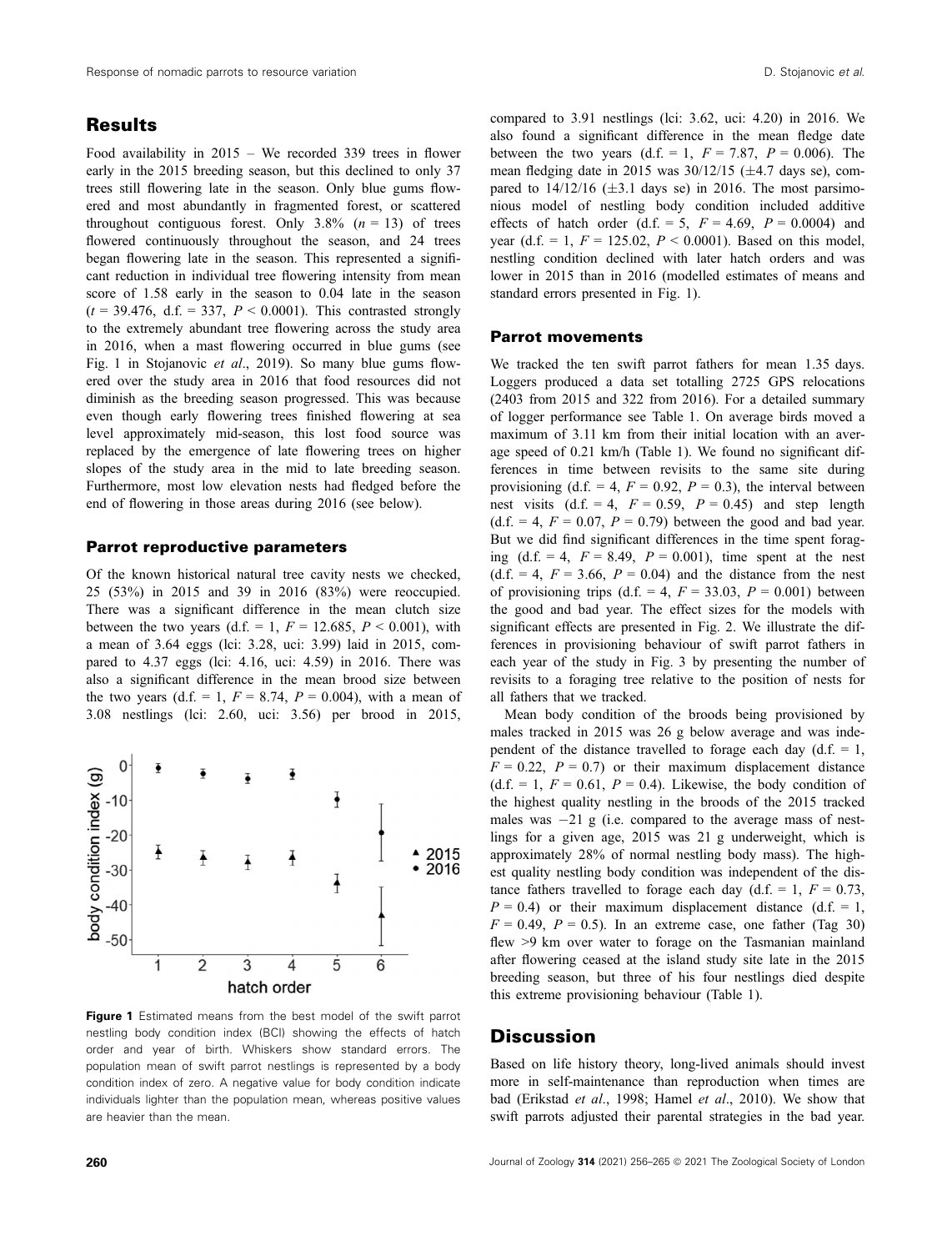

Figure 2 Boxplots comparing movement characteristics and revisitation rates of tracked parrots across two study years when food was scarce (2015) and abundant (2016). The thick line indicates the median, whiskers represent 1.5 x the inter-quartile range and dots represent outliers. (a) Step length (distance in metres between successive GPS fixes) compared across years. Birds tracked in 2016 moved significantly smaller distances between fixes. (b) Distance between all GPS locations and the nest for each bird compared across 2015 and 2016. GPS locations of birds in 2015 were significantly further from their nests than those for birds in 2016. (c) Time spent inside a 30m radius (i.e. within the crown of a given tree) at any given foraging site. Birds in 2015 spent significantly less time in foraging trees than in 2016. (d) Comparison of time between revisits to a given foraging site across 2015 and 2016. Most sites were never revisited and in 2015 birds revisited fewer sites than those in 2016. In 2016, birds took significantly longer to revisit a given site than those in 2015. (e) Comparison of time spent at the nest between 2015 and 2016. Birds in 2016 spent significantly more time at the nest than those in 2015. (f) Comparison of time between nest visits across both years. There were no significant differences in time between visits across years.

Fewer swift parrots settled at the study site to breed when food was locally scarce (which fits expectations from life history theory and our knowledge of swift parrot ecology). Those parrots that did settle bred later in the season and produced smaller clutches and broods. Fathers also invested more effort provisioning their smaller broods in the bad year, flying further and faster, visiting more unique locations, spending less time foraging at a given site and less time at their nests than birds in the good year. Although our sample of tracked fathers was small, these data are unsurprising given the limited food availability in 2015 compared with 2016. These results also reinforce the suggestions of our previous work that the local configuration of food availability relative to nesting sites is critical for breeding swift parrots (Webb et al., 2017).

Population-level data on nestling body condition provide further support for the impact of low food abundance on the life history of swift parrots – chicks born in the bad year were underweight compared to nestlings born in the good year. During the good year, our small sample of fathers foraged within an area of about 1 km around their nests, which was much smaller than the foraging radius of fathers in the bad year. This is evidence that despite their capacity to undertake long distance movements, swift parrot fathers attempt to minimize the length of provisioning trips. A limitation of our study is that it only contrasts one good and one bad year and a small sample of tracked fathers. Although this is a limited contrast, the differences we found in reproductive parameters were large, and the study was controlled for spatial location (and thus the

Figure 3 Foraging locations visited by swift parrots provisioning their offspring when food was scarce (2015) and abundant (2016). Circles represent a 30m radius around each GPS location, and the scale bar shows 1 km. Circles are coloured by the number of unique visits by swift parrot fathers to that site. From blue (1 visit) to red (maximum 17 visits in 2015 and maximum 22 visits in 2016). Nest trees are indicated by black points, and the sea is indicated by grey fill. The study area is indicated by the blue outline in the map for 2015. The map for 2016 is zoomed into this study area and so is at a smaller scale. In 2015, a swift parrot flew over water from Bruny Island back to the Tasmanian mainland to provision his brood.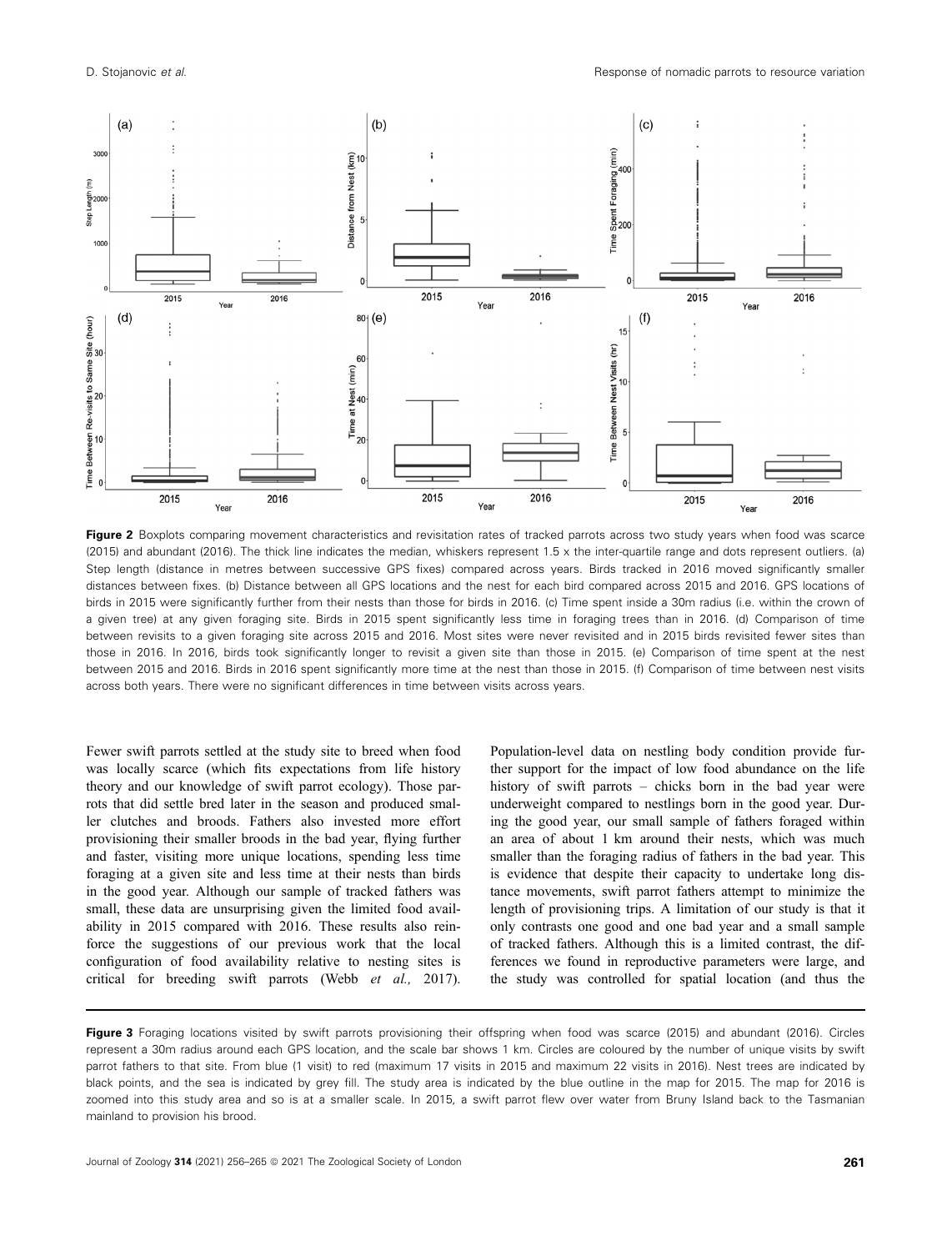

Easting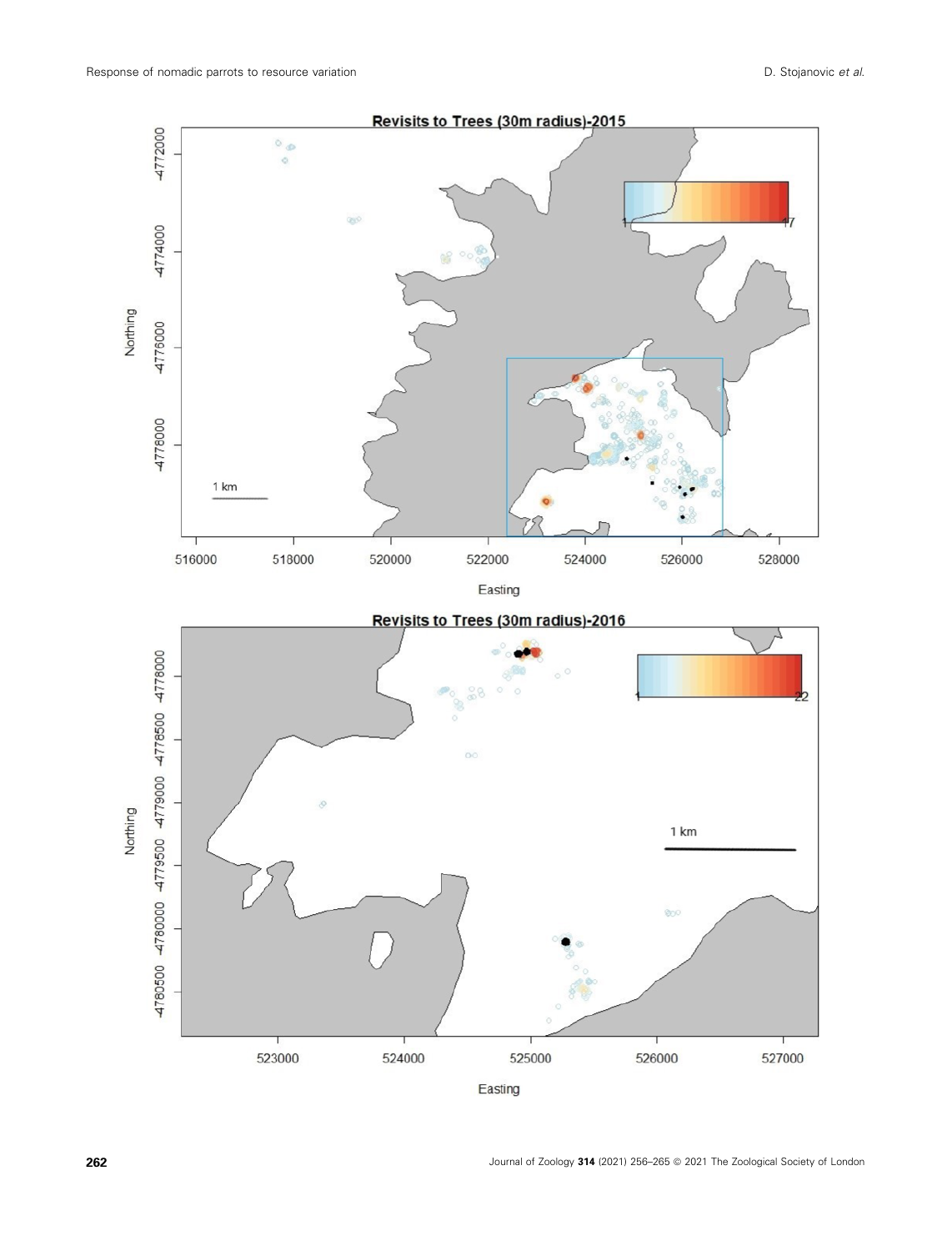characteristics of the local food environment with regard to the abundance and spatial configuration of local blue gums). Ideally, a larger sample of bad years and locations would be compared to confirm our observations.

Conditions experienced during early life can create carryover effects on later life stages (Harrison et al., 2011). Underweight nestlings can suffer fitness consequences especially when undertaking risky life history stages like migration (Mitchell *et al.*, 2011). This can result in lower post-fledging survival than their heavier siblings, or reduced lifetime reproductive success (Saino et al., 2018). If carry-over effects exist in swift parrots, the population-level nestling body condition data we present, combined with the smaller sample of telemetry data, suggest that attempting to breed when local conditions are bad is likely to be maladaptive in this species. Tracking swift parrots is highly labour intensive, but our study offers clues about how their parental strategies of are risky in bad times even with reduced clutch/brood sizes, and that these risks do not necessarily pay off in terms of offspring quality. More broadly, our results have implications for modelling population viability. Islands like our study site are an important refuge for swift parrots from their main predator (Stojanovic et al., 2014), the introduced sugar glider Petaurus breviceps (Campbell et al., 2018). However, our results suggest that islands do not always support optimal nesting conditions, but these conditions do not necessarily prevent attempted breeding. Existing models of population viability for swift parrots assume that islands are consistently high-quality habitats for swift parrots (Heinsohn et al., 2015; Heinsohn et al., 2019), and our results do not support this assumption.

Our results highlight gaps in our knowledge about the drivers of tree flowering phenology. Many trees that flowered in farmland sites in 2015 did not flower again in 2016 (when the forest trees masted). Future research should focus on understanding what drives tree flowering and swift parrot foraging behaviour to inform habitat restoration for swift parrots, which are at risk from severe deforestation of their nesting habitat in Tasmania (Webb, Stojanovic & Heinsohn, 2019). Individual flowering trees may be disproportionately important to breeding swift parrots in years when food is scarce (or, for example, if flowering phenology is mismatched with nest initiation). In the bad year, we found that only a few scattered trees flowered in the early breeding season, and within 2 months, tree flowering was mostly finished. This contrasted dramatically with the good year when most food trees at the study site flowered heavily for the entire duration of the breeding season (Stojanovic et al., 2018a), providing a stable food resource throughout the nestling provisioning period and for weeks after fledging. Male parrots breeding in the bad year travelled further to forage at the few available flowering trees than those that bred in the good year. Late in the bad breeding season, total food availability declined to less than 40 trees, which suggests that phenological mismatch between food availability and nestling quality may be an important component of fitness in swift parrots. Areas with low tree cover may exacerbate the risk of phenological mismatch because fewer trees are available to provide a food source over the long nesting period.

Constrained by the need to maintain their own body condition, even mobile animals are vulnerable when environmental

conditions are poor across large areas (Weimerskirch, Prince & Zimmermann, 2000). It is conceivable that the parental strategies we observed during the bad year (i.e. reduced number of offspring, longer provisioning trips) could pay off for mobile species if sufficient food is available at distant but still accessible sites. However, our study suggests that spatial or phenological mismatches between nesting and food resources may incur a penalty for offspring due to low individual quality and potential future carry-over effects despite the compensatory provisioning behaviour of their parents. If this is the case, then it may be more adaptive for mobile species to forego breeding altogether when local food conditions are poor. Our results highlight the need to consider the dispersal abilities of animals in context of life history theory because vagile species may take greater risks to reproduce than sedentary species.

#### Acknowledgements

This work was funded by the Australian Research Council (DP140104202), the Australian Government National Environmental Science Program and a crowdfunding campaign 'The parrot, the possum and the pardalote'. Australian National University Animal Ethics Permit (2017/38), Tasmanian Government Scientific Permit TFA17144. We thank Henry Cook, Matthew Eyles, David James, Cecilia Phu and Tom Watson for their help in the field. Thanks to the weetapoona Aboriginal Corporation, Tony McLain and Lachlan and Tracy Storey for access to their land.

## References

- Bates, D., Maechler, M., Bolker, B. & Walker, S. (2015). Fitting linear mixed-effects models using lme4. J. Stat. Softw. 67, 1.
- Campbell, C.D., Sarre, S.D., Stojanovic, D., Gruber, B., Medlock, K., Harris, S., MacDonald, A.J. & Holleley, C.E. (2018). When is a native species invasive? Incursion of a novel predatory marsupial detected using molecular and historical data. Divers. Distrib. 24, 831.
- Catry, I., Franco, A.M.A., Rocha, P., Alcazar, R., Reis, S., Cordeiro, A., Ventim, R., Teodósio, J. & Moreira, F. (2013). Foraging habitat quality constrains effectiveness of artificial nest-site provisioning in reversing population declines in a colonial cavity nester. PLoS One 8, e58320.
- Davis, A., Major, R.E. & Taylor, C.E. (2015). The association between nectar availability and nectarivore density in urban and natural environments. Urban Ecosyst. 18, 503.
- Erikstad, K.E., Fauchald, P., Tveraa, T. & Steen, H. (1998). On the cost of reproduction in long-lived birds: the influence of environmental variability. Ecology 79, 1781.
- Hamel, S., Gaillard, J.M., Yoccoz, N.G., Loison, A., Bonenfant, C. & Descamps, S. (2010). Fitness costs of reproduction depend on life speed: empirical evidence from mammalian populations. Ecol. Lett. 13, 915.
- Harrison, X.A., Blount, J.D., Inger, R., Norris, D.R. & Bearhop, S. (2011). Carry-over effects as drivers of fitness differences in animals. J. Anim. Ecol. 80, 4.
- Heinsohn, R., Olah, G., Webb, M., Peakall, R. & Stojanovic, D. (2019). Sex ratio bias and shared paternity reduce individual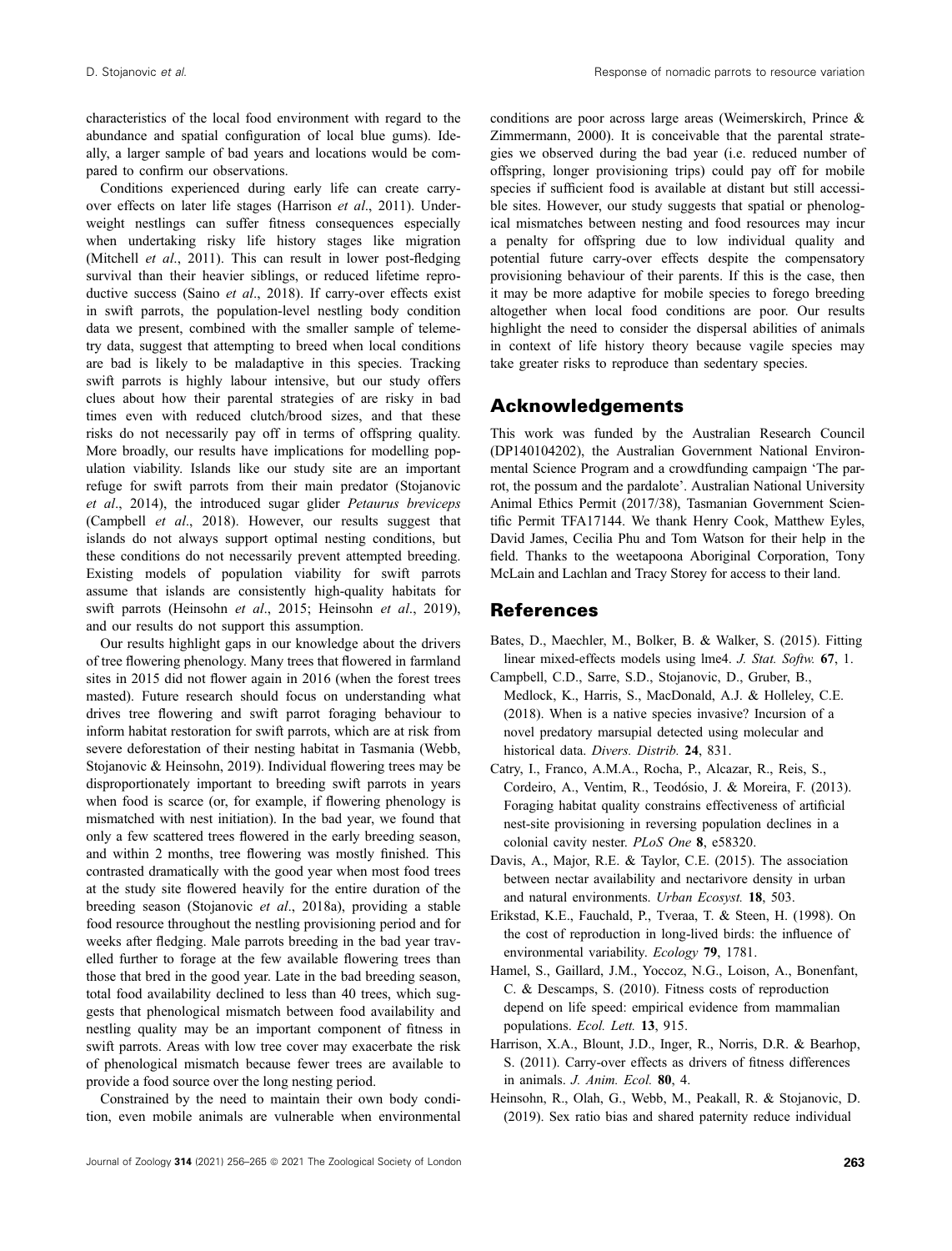fitness and population viability in a critically endangered parrot. J. Anim. Ecol. 88, 502.

Heinsohn, R., Webb, M.H., Lacy, R., Terauds, A., Alderman, R. & Stojanovic, D. (2015). A severe predator-induced decline predicted for endangered, migratory swift parrots (Lathamus discolor). Biol. Cons. 186, 75.

Hipfner, J.M., Gaston, A.J. & Smith, B.D. (2006). Regulation of provisioning rate in the Thick-billed Murre (Uria lomvia). Can. J. Zool. 84, 931.

Law, B. & Chidel, M. (2008). Quantifying the canopy nectar resource and the impact of logging and climate in spotted gum Corymbia maculata forests. Aust. Ecol. 33, 999.

Law, B.S. & Chidel, M. (2009). Canopy nectar production and the impact of logging and climate in Grey Ironbark Eucalyptus paniculata (Smith) forests. Pac. Conserv. Biol. 15, 287.

Lenth, R. (2021). emmeans: Estimated Marginal Means, aka Least-Squares Means. R package version 1.5.5-1.

Lüdecke, D., Mackowski, D., Waggoner, P. & Patil, I. (2020). performance: Assessment of Regression Models Performance. CRAN.

Meijer, T. & Drent, R. (1999). Re-examination of the capital and income dichotomy in breeding birds. The Ibis 141, 399.

Mitchell, G.W., Guglielmo, C.G., Wheelwright, N.T., Freeman-Gallant, C.R. & Norris, D.R. (2011). Early life events carry over to influence pre-migratory condition in a free-living songbird. PLoS One 6, e28838.

Monaghan, P., Uttley, J.D., Burns, M.D., Thaine, C. & Blackwood, J. (1989). The relationship between food supply, reproductive effort and breeding success in arctic terns Sterna paradisaea. J. Anim. Ecol. 58, 261.

Mullers, R.H.E. & Tinbergen, J.M. (2009). Parental provisioning behaviour predicts survival of Cape Gannet chicks under poor conditions. Ardea 97, 89.

Naef-Daenzer, B. & Keller, L.F. (1999). The foraging performance of great and blue tits (Parus major and P. caeruleus) in relation to caterpillar development, and its consequences for nestling growth and fledging weight. J. Anim. Ecol. 68, 708.

Olah, G., Stojanovic, D., Webb, M.H., Waples, R.S. & Heinsohn, R. (2020). Comparison of three techniques for genetic estimation of effective population size in a critically endangered parrot. Anim. Conservat, In Press.

Phillips, R.A., Croxall, J.P., Silk, J.R.D. & Briggs, D.R. (2007). Foraging ecology of albatrosses and petrels from South Georgia: two decades of insights from tracking technologies. Aquat. Conserv. 17, S6.

R Development Core Team (2020). R: A language and environment for statistical computing. Vienna: R Foundation for Statistical Computing.

Ruuskanen, S., Darras, V.M., de Vries, B., Visser, M.E. & Groothuis, T.G.G. (2016). Experimental manipulation of food availability leads to short-term intra-clutch adjustment in egg mass but not in yolk androgen or thyroid hormones. J. Avian Biol. 47, 36.

Saino, N., Ambrosini, R., Rubolini, D., Romano, M., Caprioli, M., Romano, A. & Parolini, M. (2018). Carry-over effects of brood size on morphology, reproduction, and lifespan in Barn Swallows. Behav. Ecol. Sociobiol. 72, 30.

Stearns, C. (1992). The evolution of life histories. Oxford: Oxford University Press.

Stojanovic, D., Alves, F., Webb, M., Troy, S., Young, C., Rayner, L., Crates, R., Cook, H. & Heinsohn, R. (2020a). Nestling growth and body condition of critically endangered orange-bellied parrots Neophema chrysogaster. Emu Aust. Ornithol. 120, 135.

Stojanovic, D., Cook, H.C.L., Sato, C., Alves, F., Harris, G., McKernan, A., Rayner, L., Webb, M.H., Sutherland, W.J. & Heinsohn, R. (2019). Pre-emptive action as a measure for conserving nomadic species. J. Wildl. Manag. 83, 64.

Stojanovic, D., Cook, H., Sato, C., Alves, F., Harris, G., McKernan, A., Rayner, L., Webb Matthew, H., Sutherland, W.J. & Heinsohn, R. (2018a). Pre-emptive action as a measure for conserving nomadic species. J. Wildl. Manage. 83, 64.

Stojanovic, D., Olah, G., Webb, M., Peakall, R. & Heinsohn, R. (2018b). Genetic evidence confirms severe extinction risk for critically endangered swift parrots: implications for conservation management. Anim. Conserv. 21, 313.

Stojanovic, D., Owens, G., Young, C.M., Alves, F. & Heinsohn, R. (2020b). Do nest boxes breed the target species or its competitors? A case study of a critically endangered bird. Restor. Ecol. 29, e13319.

Stojanovic, D., Terauds, A., Westgate, M.J., Webb, M.H., Roshier, D. & Heinsohn, R. (2015). Exploiting the richest patch has a fitness payoff for the migratory swift parrot. J. Anim. Ecol. 84, 194.

Stojanovic, D., Webb, M.H., Alderman, R., Porfirio, L.L., Heinsohn, R. & Beard, K. (2014). Discovery of a novel predator reveals extreme but highly variable mortality for an endangered migratory bird. Divers. Distrib. 20, 1200.

Webb, M.H., Stojanovic, D. & Heinsohn, R. (2019). Policy failure and conservation paralysis for the critically endangered swift parrot. Pac. Conserv. Biol. 25, 116.

Webb, M.H., Terauds, A., Tulloch, A., Bell, P., Stojanovic, D. & Heinsohn, R. (2017). The importance of incorporating functional habitats into conservation planning for highly mobile species in dynamic systems. Conserv. Biol. 31, 1018.

Webb, M.H., Wotherspoon, S., Stojanovic, D., Heinsohn, R., Cunningham, R., Bell, P. & Terauds, A. (2014). Location matters: Using spatially explicit occupancy models to predict the distribution of the highly mobile, endangered swift parrot. Biol. Cons. 176, 99.

Weimerskirch, H., Prince, P.A. & Zimmermann, L. (2000). Chick provisioning by the Yellow-nosed Albatross Diomedea chlororhynchos: Response of foraging effort to experimentally increased costs and demands. The Ibis 142, 103.

Wickham, H. (2016). ggplot2: Elegant graphics for data analysis. New York: Springer-Verlag. ISBN 978-3-319-24277- 4.<https://ggplot2.tidyverse.org>